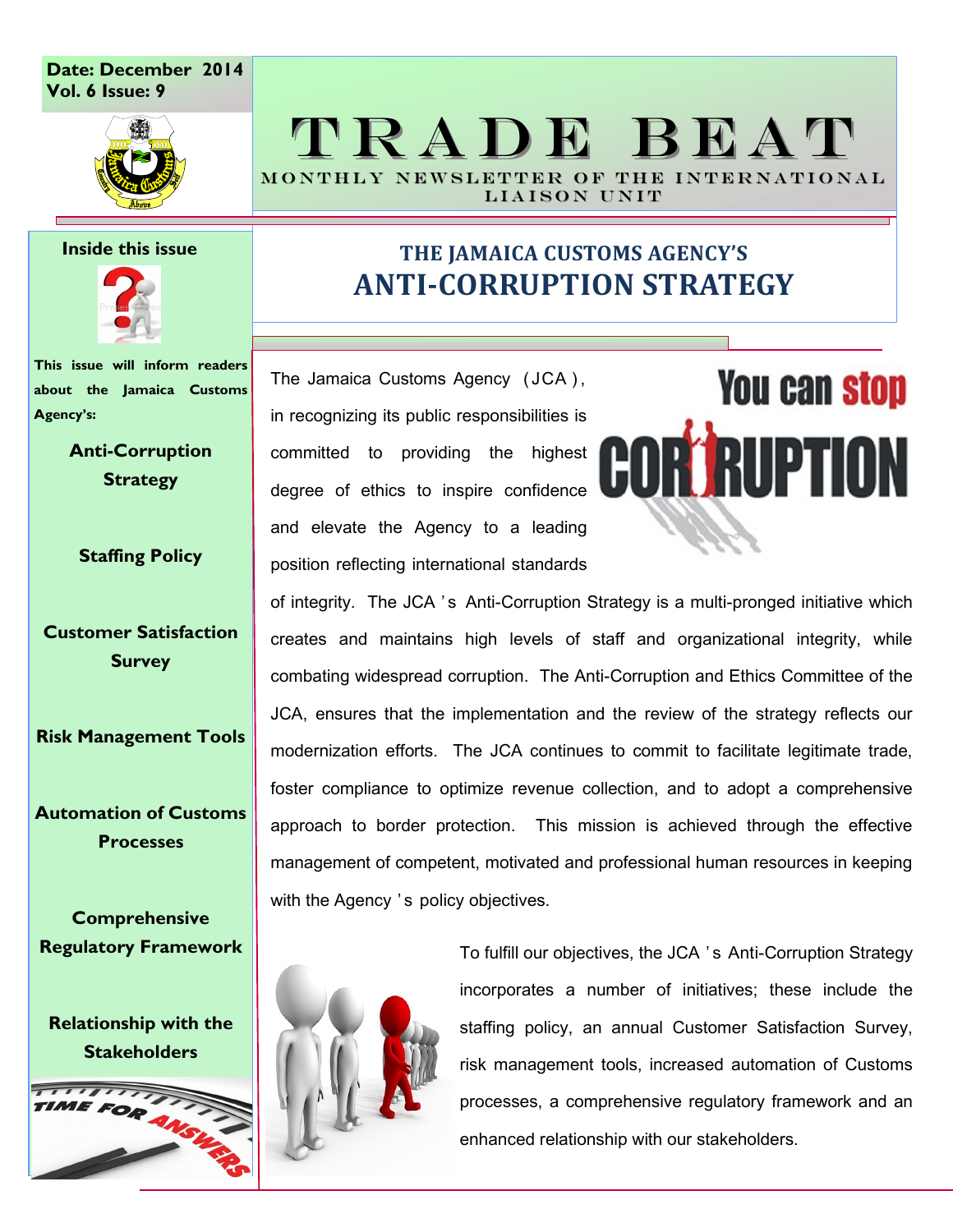### **Staffing Policy**

The potential for risk is significantly reduced as it relates to our recruiting process, as candidates are subject to security vetting, and set term renewable contracts for senior staff. The recruitment process may include a polygraph component for select positions,



and term contracts are limited for three  $(3)$  years. Staff members are guided by the JCA 's Integrity Manual, the Staff Orders and the HR Policy Document, which outlines ethical behaviour, compliance with the law and standards of conduct. A revised version will be available in December 2014, to reflect the current environment, while maintaining key elements of the World Customs Organization 's (WCO) Integrity Guide.



### **Customer Satisfaction Survey**

We recognize that satisfied customers are less susceptible to corruption and therefore we actively pursue high levels of customer service. We assess our performance through the use of our annual Customer

Satisfaction Survey which measures customer satisfaction, and the efficiency of the cargo clearing process during the peak period at our major air and sea ports. The overall objective of the survey is to identify key areas for enhanced service delivery and improved Customs processes. The results of the findings are shared, and recommendations are delivered to internal and external stakeholders to facilitate improvement to services delivered by the Customs staff, as well as the wider border control agencies. In 2013, for the second consecutive year, the JCA was voted the number one ( 1 ) Customs administration for Customer Service as it relates to Customs inspection at the Donald Sangster International Airport ( DSIA ) located in Montego Bay Jamaica. This survey is conducted by the Airport Council International-Airport Service Quality ( A CI-ASQ ) which does international benchmarking in the Caribbean and Latin American Region.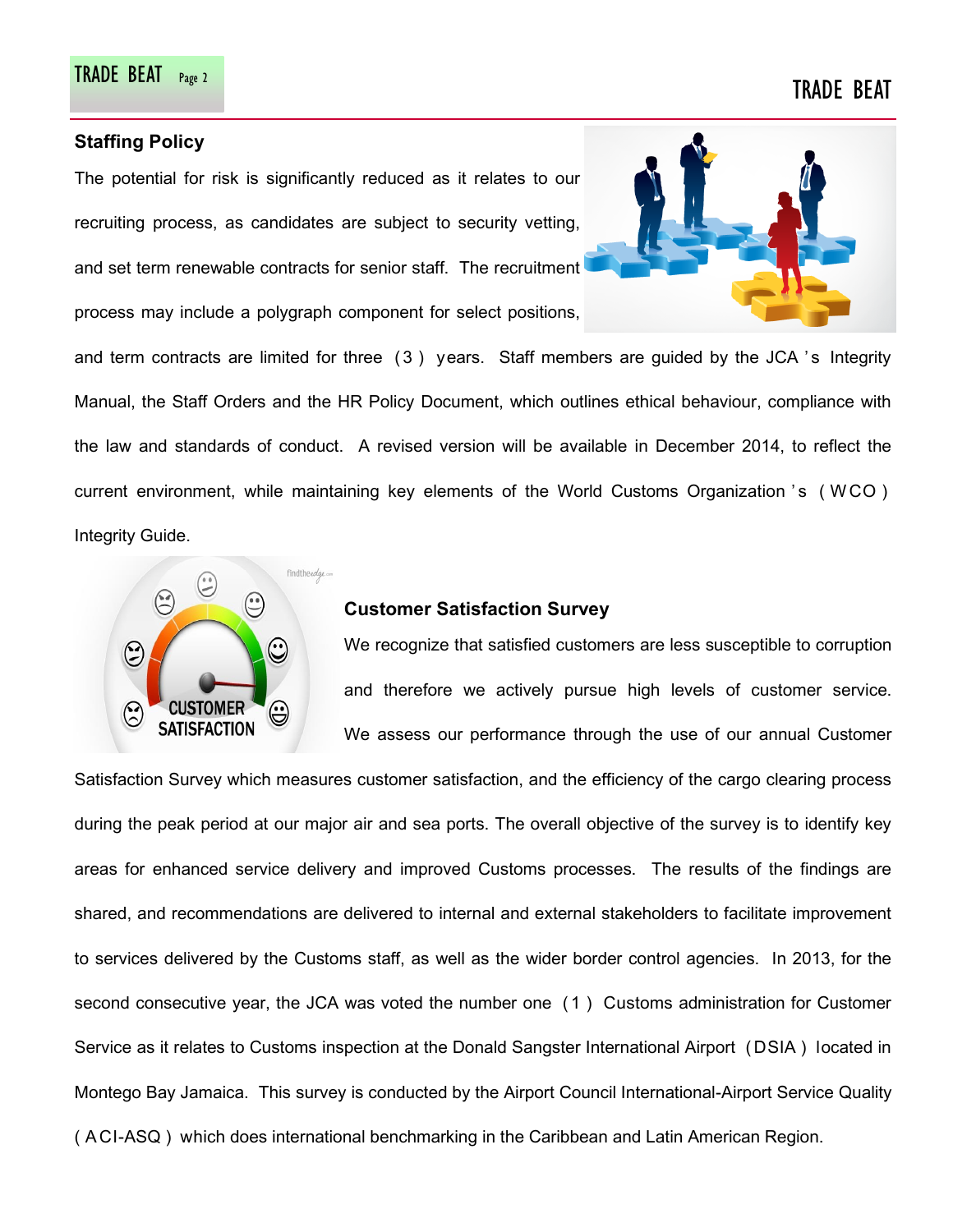# TRADE BEAT Page 3 TRADE BEAT

### **Risk Management Tools**

The JCA 's "Agency Risk Management Policy 2014 " ( ARMP ) is a systematic approach to determining which transactions present the greatest risk to Customs objectives and targets control efforts and resources on these risks to



effect the general Customs policy. The ARMP guides our internal and external audit plan and seeks to integrate existing risk management elements to ensure alignment with international standards and best practices. The regime places substantial emphasis on pre-clearance, intelligence and post clearance controls. A key intelligence mechanism that supports our efforts is the 1-888-corrupt hot line which is managed off-shore to garner intelligence through confidential means.



### **Automation of Customs Processes**

The modernization of Jamaica Customs has consistently been on the agenda of the Government of Jamaica ( G OJ ) and ongoing initiatives have been taken to transform the Agency into being one of the most efficient Customs administrations of the world. The implementation of the Customs Automated Services ( CASE ) system was

one of the principal initiatives taken to automate the technical infrastructure of Jamaica Customs. The CASE has been in operation for over a decade, attributing to increased revenue collection, increased levels of efficiency and improved trade facilitation. However, with a suite of over twenty ( 20 ) systems and satellite programmes serving the CASE, there is an absence of a fully integrated ICT solution to serve Risk Management, Post Clearance Audit and an electronic-manifest application to fulfill the needs of the stakeholders and the JCA.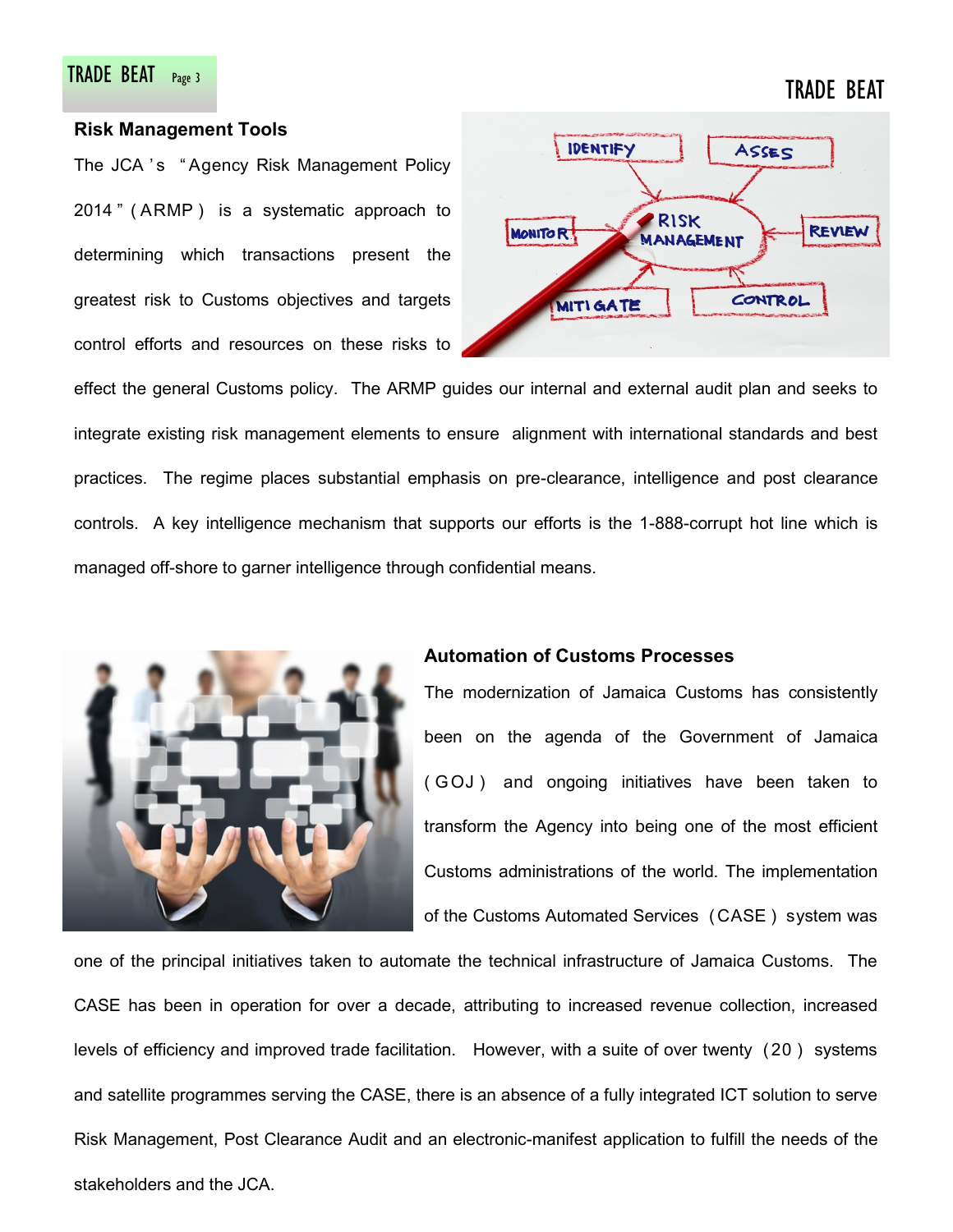# TRADE BEAT Page 4 TRADE BEAT PAGE 4 TRADE BEAT

Consequently, the JCA has embarked on the implementation of the Automated System for Customs Data ( A SYCUDA ) World, with related pilot activities set to commence in December 2014. The ASYCUDA World platform is dynamic and meets the global standards of the current trade environment, allowing for customization of applications targeted to JCA 's specific needs. Once implemented, ASYCUDA World will require staff to document their actions using their credentials, which supports transparency, accountability and traceability, which strengthens the integrity of the System.



### **Comprehensive Regulatory Framework**

Recent amendments to the Customs Act were passed to facilitate the implementation of ASYCUDA World, which enables an environment for electronic declaration. The system also creates an environment for enhanced risk management by providing for the advanced submission of Electronic Manifests, which facilitates Pre-Arrival processing which would be supported by the new framework.

The GOJ through the implementation of the Omnibus Legislation 2014 has sought to establish a transparent and comprehensive system to govern all tax incentives. The Omnibus Legislation saw the simplification of tax bills, and repealed approximately ninety-nine percent ( 9 9% ) of various Incentive Acts and Amendments to the Customs and Stamp Duty Acts. The Revenue Administration Act ( RAA ) and the General Consumption Tax ( GCT ) Act have also been amended to allow tax authorities access to third party information to enable better Post Audit assessment and greater transparency of fiscal obligations. The Tax Collections Act strengthens the power of the Commissioner of Customs, in pursuit of the collection of taxes and outstanding amounts owed to the GOJ.